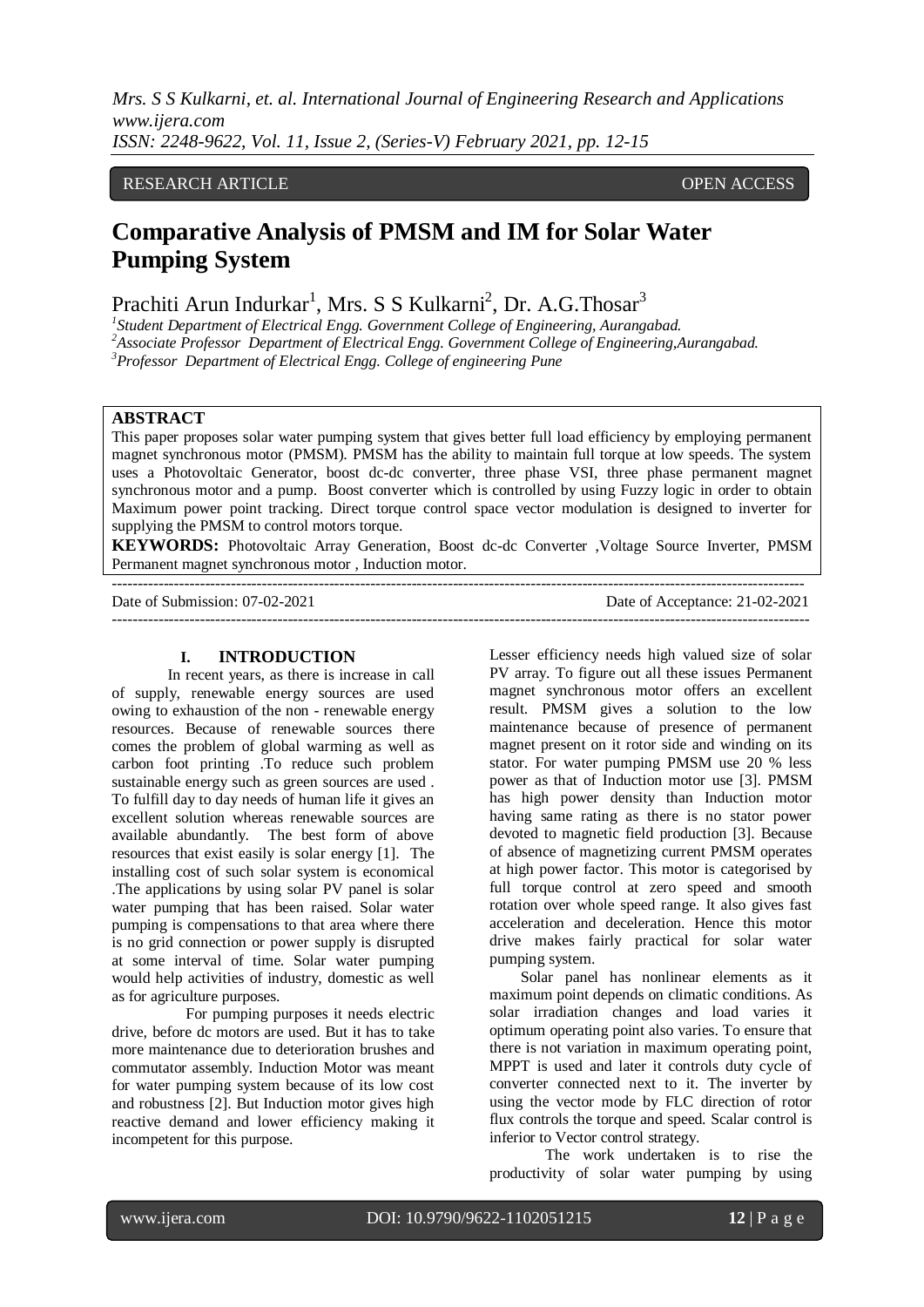*Mrs. S S Kulkarni, et. al. International Journal of Engineering Research and Applications www.ijera.com ISSN: 2248-9622, Vol. 11, Issue 2, (Series-V) February 2021, pp. 12-15*

PMSM. It gives minimum harmonic distortion and gives more space vector voltage .

#### **II. PV ARRAY MODEL**



 $I_{\rm ph} = [I_{\rm sc} + K_{\rm i} (T - 298)] \times I_{\rm r} / 1000$ 

 $I_{rs}$  module reverse saturation current,  $I_{rs} = I_{sc} / [\exp (q.V_{oc} / N_s knT) - 1]$  …………. (1)

 $I_0$  module saturation current,  $I_o = I_{rs}(\frac{T}{T})$  $(\frac{r}{r_r})^3$  exp [ $\frac{q}{r}$ ]  $\frac{*E_{go}}{nk}(\frac{1}{T}% )^{k}=\frac{1}{\left\vert k_{\alpha }-1\right\vert }+\frac{1}{\left\vert k_{\alpha }-1\right\vert }$  $\frac{1}{T}$  $\frac{1}{T_1}$ )]………………… (2)

Where,  $K_i$  = short circuit current of cell. T=operating temperature (K). q =electron charge.  $V_{oc}$  = open circuit voltage.  $N_s$  = no. of cell in series.  $n =$  ideality factor.  $I_{sc}$  =Short circuit current.  $I_r$  =solar irradiation (W/m<sup>2</sup>). Output current of module is  $I = N_P * I_{ph} - N_p * I_o * [\exp($  $\frac{V}{N_S}$ +  $\frac{R_S}{N_p}$ ) – 1]- $I_{sh}$ .... (3)  $\boldsymbol{n}$ With  $V_t = \frac{k}{t}$ q

&  $I_{sh} = \frac{V * \frac{N}{N}}{N}$  $\frac{p}{N_S}$ +  $\boldsymbol{R}$ 

Where,  $N_p$ =no. of PV module connected on parallel  $R_s$  = series resistance  $\Omega$  $R_{sh}$  = shunt resistance  $\Omega$  $V_t$ =diode thermal voltage (V)

#### **III. BOOST CONVERTER MODEL**

It takes voltage as input and boosts it at output terminal. Fig shows diagram of Converter.



Where. L is boost converter, C is the filter capacitor,  $V_a$  is dc input voltage. S is switch here it is Mosfet. R is the load. D is the diode. The converter mainly works on two modes of

operation. The capacitor is charged when switch is open by input voltage .By way of switch is shut the

current flows through switch by inductor connected in between. Magnetic field is created on inductor getting it polarity. Inductor does not allow sudden change of current in the circuit ,so as the switch is open it act as voltage source and the outer capacitor is charged to a higher level voltage.

$$
M = \frac{V_o}{V_g} = \frac{1}{1 - D}
$$

# **IV. MODELLING OF VSI**

The apparent power is given by, = ………………… (1) Q is reactive power P is real power The RMS current through VSI is given by,  $I_{VSI} = \frac{K}{2}$  ……………………. (2) Vm is mean voltage. DC bus voltage is given as,  $V_{DC}=\frac{2}{5}$  ……………………… (3) Centrifugal water pump modelled as,  $T_P = K w^2$ K is the proportionality constant, w is the angular velocity,

Tp is the torque.

#### **V. MODELLING OF PMSM**

Figure illustrations cross sectional outlook of three phase permanent magnet synchronous motor with d-q rotating reference frame. Inductance varies as rotor angle changes. For that purpose d-q equivalent circuit is used.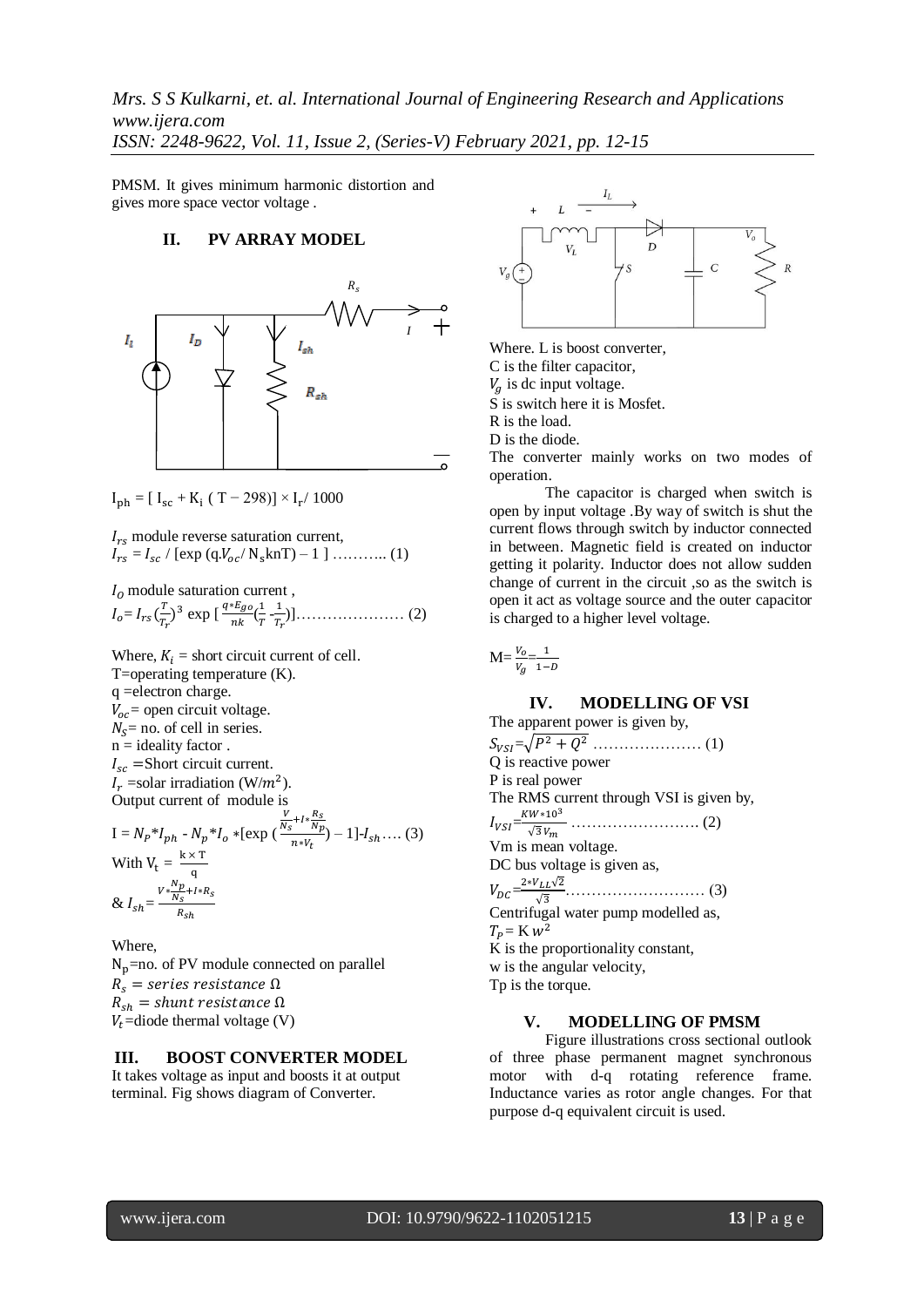*Mrs. S S Kulkarni, et. al. International Journal of Engineering Research and Applications www.ijera.com*







Where  $r_s$  are the resistance of the stator winding,  $v_s$ are three phase stator voltage,  $i<sub>s</sub>$  are three phase stator current, $\lambda_c$  are stator flux linkage. They are represent as stationary reference frame as variable fixed to the stator ,

 $v_s = \{ [v_{sa}(t) + a v_{sb}(t) + a_2 v_{sc}(t)] \}$  ……….. (1)  $i_s$  = {  $[i_{sa} (t) + a i_{sb} (t) + a_2 i_{sc} (t)]$  }............(2)  $\lambda_{s} = \{ [\lambda_{sa}(t) + a \lambda_{sb}(t) + a_{2} \lambda_{sc}(t)] \}$ ……… (3) Where a and  $a_2$  are operator for orientation of stator windings.

 $a=e^{\frac{j2\pi}{3}}$  and  $a_2=e^{\frac{j4\pi}{3}}$ 

 $V_{sa}$ ,  $V_{sb}$ ,  $V_{sc}$  are stator instantaneous phase voltage.  $i_{sa}$ ,  $i_{sb}$ ,  $i_{sc}$  are stator instantaneous phase current.  $\lambda_{sa}$ ,  $\lambda_{sb}$ ,  $\lambda_{sc}$  are stator instantaneous stator flux linkages given by,

 $\lambda_{sa} = L_{aa} i_a + L_{ab} i_b + L_{ac} i_c + \lambda_{ra} \dots \dots \dots \dots \dots \dots \tag{4}$  $\lambda_{sb} = L_{ab} i_a + L_{bb} i_b + L_{bc} i_c + \lambda_{rb} \dots \dots \dots \dots \dots \dots \tag{5}$  = + + + …………….… (6) Where  $L_{aa}$ ,  $L_{bb}$ ,  $L_{cc}$  are self-inductances with

respect to a, b and c phase of stator.  $L_{ab}$ ,  $L_{bc}$ ,  $L_{ac}$  are mutual inductances.

 $\lambda_{\text{ra}}$ ,  $\lambda_{\text{rb}}$ ,  $\lambda_{\text{rc}}$  are flux linkages with respect to change in rotor angle.

Mutual inductances are expressed as

 = ……………………………………..... (7) = + - )…………….………. (8)  $L_{ab} = L_{ba} = \frac{1}{2}$  - )…………………... (9) Where  $L_{ls}$  is leakage inductance.  $L<sub>o</sub>$  is average inductance. = ½ ( + )…………………………...… (10)  $L_{ms}$  is the inductance fluctuation  $L_{ms} = \frac{1}{2} (L_a - L_d) \dots (11)$ Flux Linkages are expressed as, = ……………………………... (12)  $\lambda_{\rm rb} = \lambda_{\rm r} \cos \theta (\theta - 120) \dots$  (13)  $\lambda_{\text{rc}} = \lambda_{\text{r}} \cos \theta (\theta + 120) \dots$  (14) Inductances are shown in matrix form.  $L_{ss} = L_{ls} + L_o - L_{ms} (\cos 2\theta) - 5L_o - L_{ms} \cos 2(\theta - \pi h)$  $\frac{\pi}{3}$ ).5L<sub>o</sub> - L<sub>ms</sub> cos 2( $\theta + \frac{\pi}{3}$  $\frac{\pi}{3}$ ) -.5L<sub>o</sub> -L<sub>ms</sub> cos 2(θ- $\frac{\pi}{3}$  $\frac{\pi}{3}$ )  $L_{ls}$  +  $L_o L_{ms}$  cos 2( $\theta$ - $\frac{2}{3}$  $\frac{3}{3}$ ) -.5L<sub>o</sub>-L<sub>ms</sub> cos 2( $\theta$ -*I*I) - .5L<sub>o</sub>-

 $L_{ms} \cos 2(\theta + \frac{\pi}{3}) - .5L_o - L_{ms} \cos 2(\theta + \pi) L_{ls} + L_o$  (θ+ )……………….…………..(15) [ ] = [ ] [ ] + d/dt [ ] ……………….. (16) Where,  $[v_s] = [v_{sa}, v_{sb}, v_{sc}]$ t  $[i_s] = [i_{sa} , i_{sb} , i_{sc}]$ t  $[r_s] = [r_a, r_b, r_c]$ t  $[\lambda_s] = [\lambda_{sa} , \lambda_{sb} , \lambda_{sc}]$ t

## **VI. SIMULATION MODELLING OF SYSTEM WITH PMSM**



## **VII. SIMULATION MODELLING OF SYSTEM WITH IM**